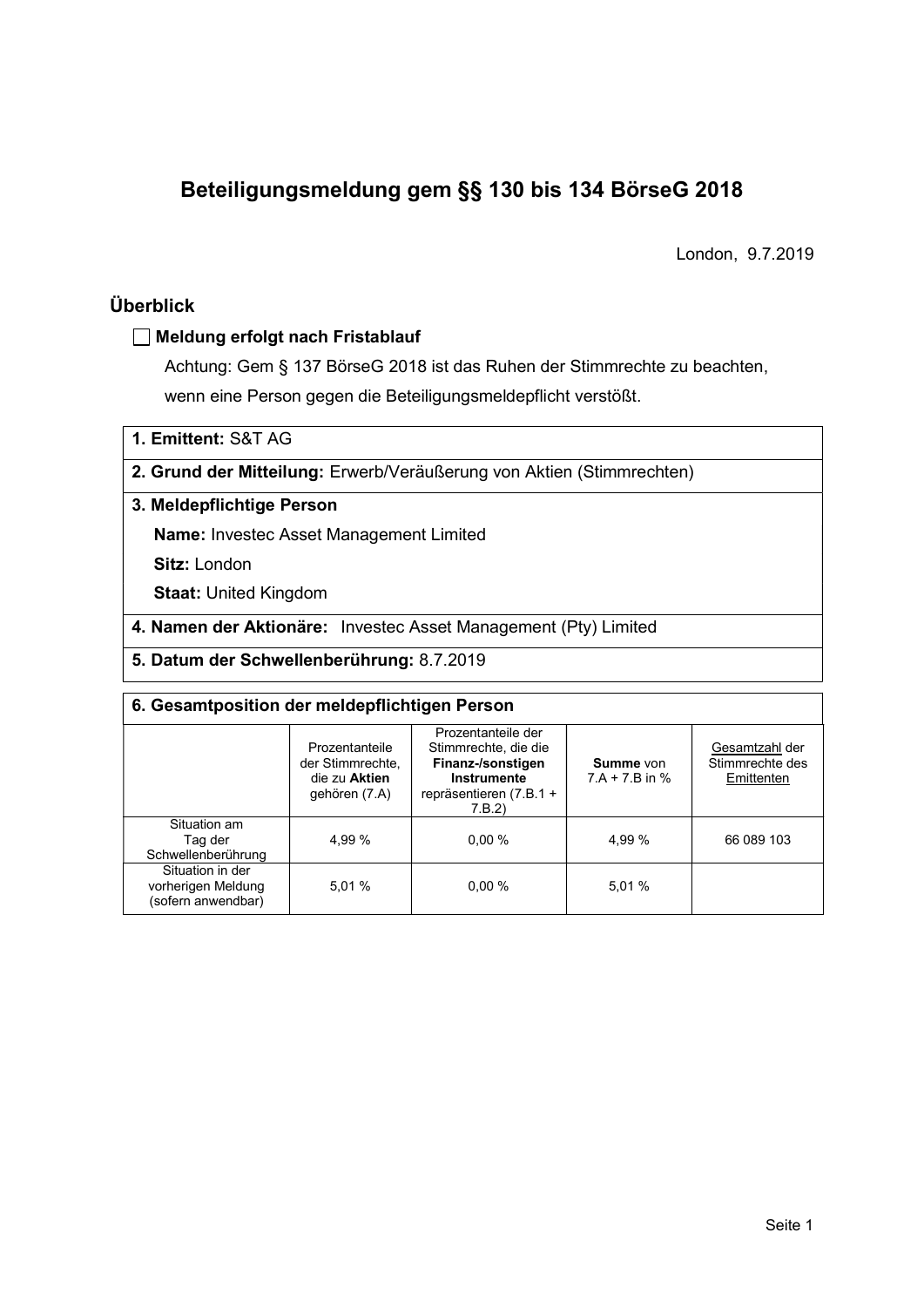# Details

# 7. Details über die gehaltenen Instrumente am Tag der Berührung der Schwelle:

|                 | A: Stimmrechte, die zu Aktien gehören   |                                         |                                         |                                    |
|-----------------|-----------------------------------------|-----------------------------------------|-----------------------------------------|------------------------------------|
|                 | Anzahl der Stimmrechte                  |                                         | Prozentanteil der Stimmrechte           |                                    |
| ISIN der Aktien | <b>Direkt</b><br>(§ 130 BörseG<br>2018) | Indirekt<br>$(S$ 133 Börse $G$<br>2018) | <b>Direkt</b><br>(§ 130 BörseG<br>2018) | Indirekt<br>(§ 133 BörseG<br>2018) |
| AT0000A0E9W5    |                                         | 3 304 279                               |                                         | 4,99 %                             |
| Subsumme A      | 3 304 279                               |                                         | 4,99 %                                  |                                    |

| B 1: Finanzinstrumente / sonstige Instrumente gem § 131 Abs 1 Z 1 BörseG 2018 |              |                |                                                         |                                  |  |  |
|-------------------------------------------------------------------------------|--------------|----------------|---------------------------------------------------------|----------------------------------|--|--|
| Art des Instruments                                                           | Verfalldatum | Ausübungsfrist | Anzahl der Stimmrechte<br>die erworben werden<br>können | Prozentanteil der<br>Stimmrechte |  |  |
|                                                                               |              |                |                                                         |                                  |  |  |
|                                                                               |              | Subsumme B.1   |                                                         |                                  |  |  |

|                        | B 2: Finanzinstrumente / sonstige Instrumente gem § 131 Abs 1 Z 2 BörseG 2018 |                |                                    |                           |                                     |  |  |
|------------------------|-------------------------------------------------------------------------------|----------------|------------------------------------|---------------------------|-------------------------------------|--|--|
| Art des<br>Instruments | Verfalldatum                                                                  | Ausübungsfrist | Physisches oder<br>Cash Settlement | Anzahl der<br>Stimmrechte | Prozentanteil<br>der<br>Stimmrechte |  |  |
|                        |                                                                               |                |                                    |                           |                                     |  |  |
|                        |                                                                               |                | Subsumme B.2                       |                           |                                     |  |  |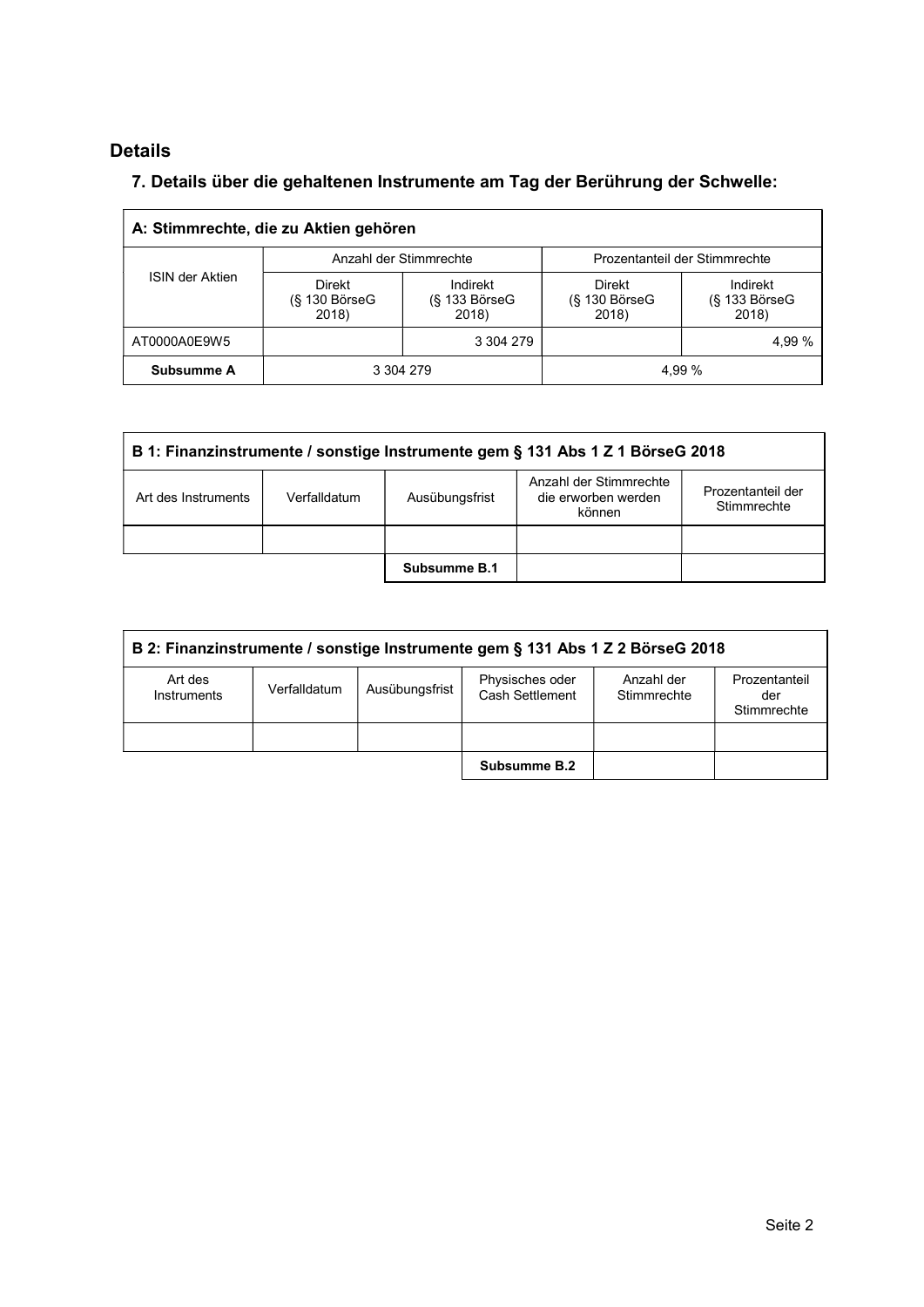### 8. Information in Bezug auf die meldepflichtige Person:

 $\boxtimes$  Die meldepflichtige Person (Punkt 3) wird nicht von einer natürlichen/juristischen Person kontrolliert und kontrolliert auch keine andere Person, die direkt oder indirekt Instrumente am Emittenten hält.

 Volle Kette der kontrollierten Unternehmen, über die die Stimmrechte und/oder Finanz- /sonstigen Instrumente gehalten werden, beginnend mit der obersten kontrollierenden natürlichen oder juristischen Person:

### 9. Im Falle von Stimmrechtsvollmacht

Datum der Hauptversammlung: -

Stimmrechtsanteil nach der Hauptversammlung: - entspricht - Stimmrechten

### 10. Sonstige Kommentare:

Investec Asset Management Ltd has been granted the power to make decisions with respect to voting discretion in relation to the shares herein, but does not directly hold them. As part of a group of companies, this disclosure is made by Investec Asset Management Limited jointly on behalf of Investec Asset Management Limited and Investec Asset Management (Pty) Limited.

This disclosure has been resubmitted after it was noticed that in point '6. Total Positions', the field 'Position of previous notification' was incorrectly populated as '4,99'. It has now been corrected to '5,01'.

London am 9.7.2019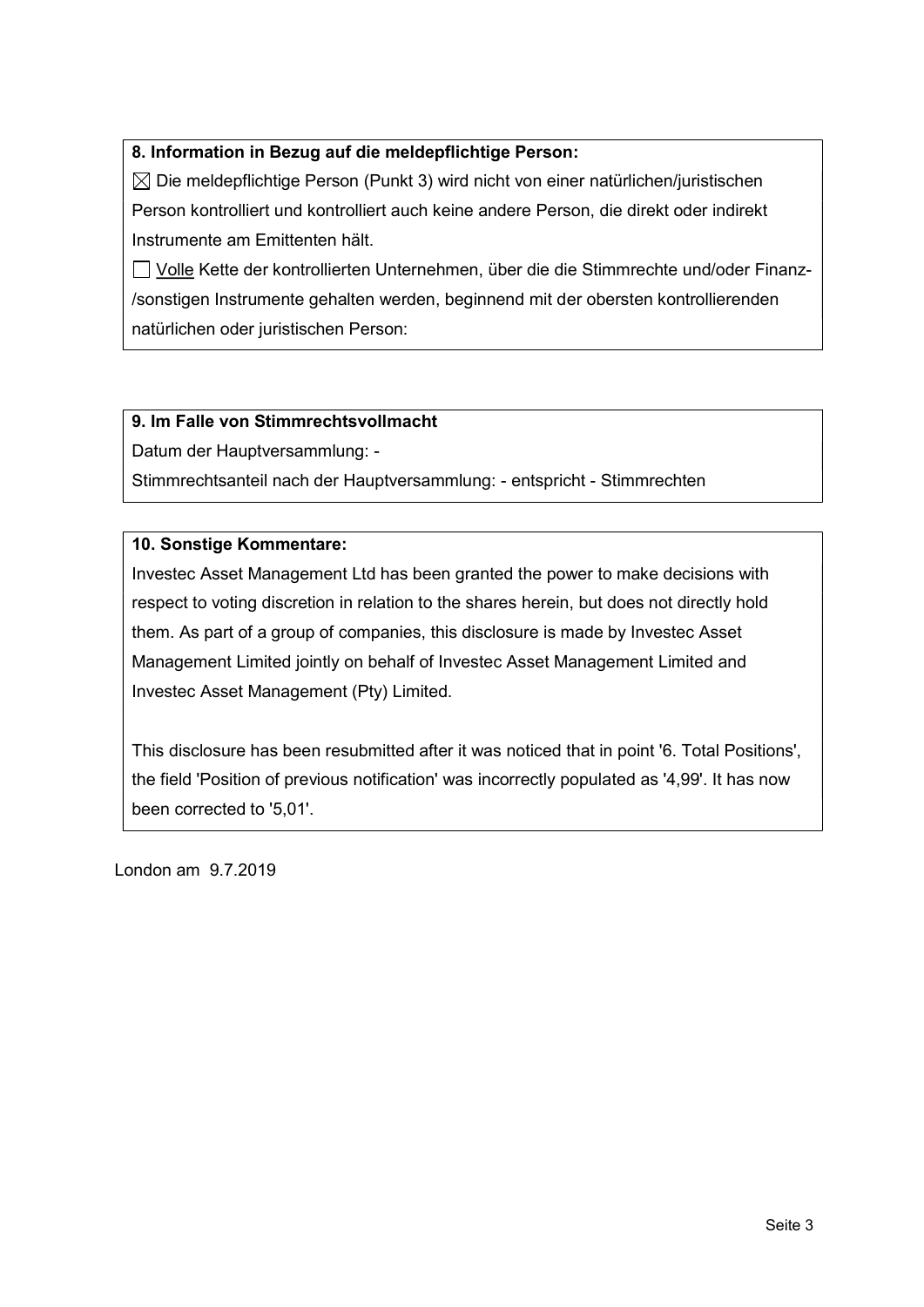# Major holdings notification pursuant to Sec. 130 to 134 BörseG <sup>2018</sup>

London, 9.7.2019

### **Overview**

### $\Box$  Notification made after deadline

Caution: In case of violations of major holdings notification rules, please pay attention to Section 137 BörseG 2018 (Suspension of voting rights)

1. Issuer: S&T AG

2. Reason for the notification: Acquisition or disposal of voting rights

### 3. Person subject to notification obligation

Name: Investec Asset Management Limited

City: London

Country: United Kingdom

4. Name of shareholder(s): Investec Asset Management (Pty) Limited

### 5. Date on which the threshold was crossed or reached: 8.7.2019

### 6. Total positions

|                                                                                | % of voting rights<br>attached to<br>shares $(7.A)$ | % of voting rights<br>through<br>financial/other<br>instruments $(7.B.1 +$<br>7.B.2) | <b>Total</b> of both in %<br>$(7.A + 7.B)$ | Total number of<br>voting rights of<br>issuer |
|--------------------------------------------------------------------------------|-----------------------------------------------------|--------------------------------------------------------------------------------------|--------------------------------------------|-----------------------------------------------|
| Resulting situation on the<br>date on which threshold<br>was crossed / reached | 4.99 %                                              | $0.00 \%$                                                                            | 4,99 %                                     | 66 089 103                                    |
| Position of previous<br>notification (if applicable)                           | 5.01%                                               | $0.00 \%$                                                                            | 5,01 %                                     |                                               |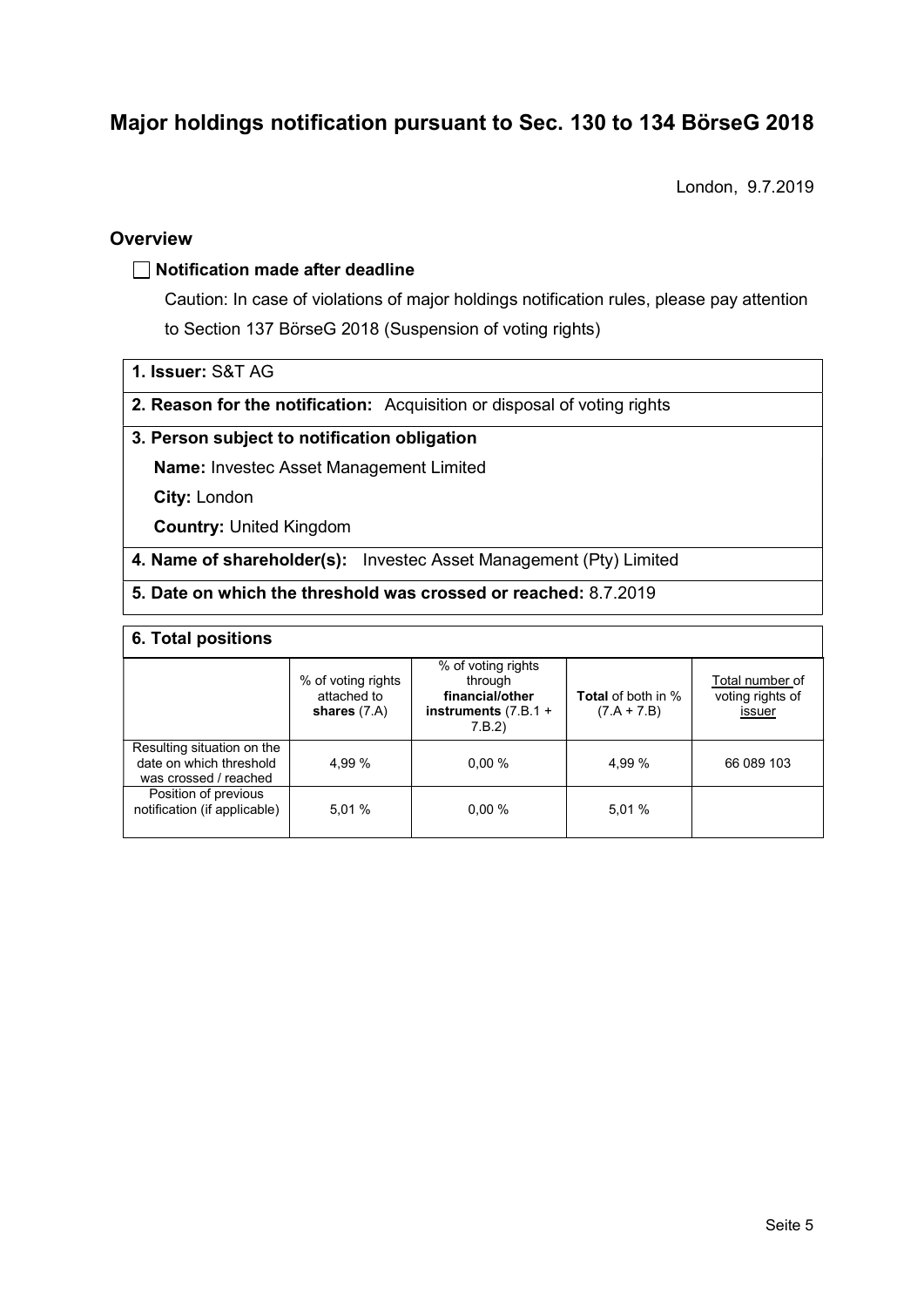# Details

# 7. Notified details of the resulting situation:

|                   | A: Voting rights attached to shares |                                      |                                           |                                      |
|-------------------|-------------------------------------|--------------------------------------|-------------------------------------------|--------------------------------------|
|                   | Number of voting rights             |                                      | % of voting rights                        |                                      |
| <b>ISIN Code</b>  | Direct<br>(Sec 130 BörseG<br>2018)  | Indirect<br>(Sec 133 BörseG<br>2018) | <b>Direct</b><br>(Sec 130 BörseG<br>2018) | Indirect<br>(Sec 133 BörseG<br>2018) |
| AT0000A0E9W5      |                                     | 3 304 279                            |                                           | 4,99 %                               |
| <b>SUBTOTAL A</b> | 3 304 279                           |                                      | 4.99 %                                    |                                      |

|                    | B 1: Financial / Other Instruments pursuant to Sec. 131 para. 1 No. 1 BörseG 2018 |                     |                                                                                      |                    |  |  |  |  |
|--------------------|-----------------------------------------------------------------------------------|---------------------|--------------------------------------------------------------------------------------|--------------------|--|--|--|--|
| Type of instrument | <b>Expiration Date</b>                                                            | Exercise Period     | Number of voting<br>rights that may be<br>acquired if the<br>instrument is exercised | % of voting rights |  |  |  |  |
|                    |                                                                                   |                     |                                                                                      |                    |  |  |  |  |
|                    |                                                                                   | <b>SUBTOTAL B.1</b> |                                                                                      |                    |  |  |  |  |

| B 2: Financial / Other Instruments pursuant to Sec. 131 para. 1 No. 2 BörseG 2018 |                    |                    |                               |                            |                       |  |
|-----------------------------------------------------------------------------------|--------------------|--------------------|-------------------------------|----------------------------|-----------------------|--|
| Type of instrument                                                                | Expiration<br>Date | Exercise<br>Period | Physical /<br>Cash Settlement | Number of<br>voting rights | % of voting<br>rights |  |
|                                                                                   |                    |                    | <b>SUBTOTAL B.2</b>           |                            |                       |  |